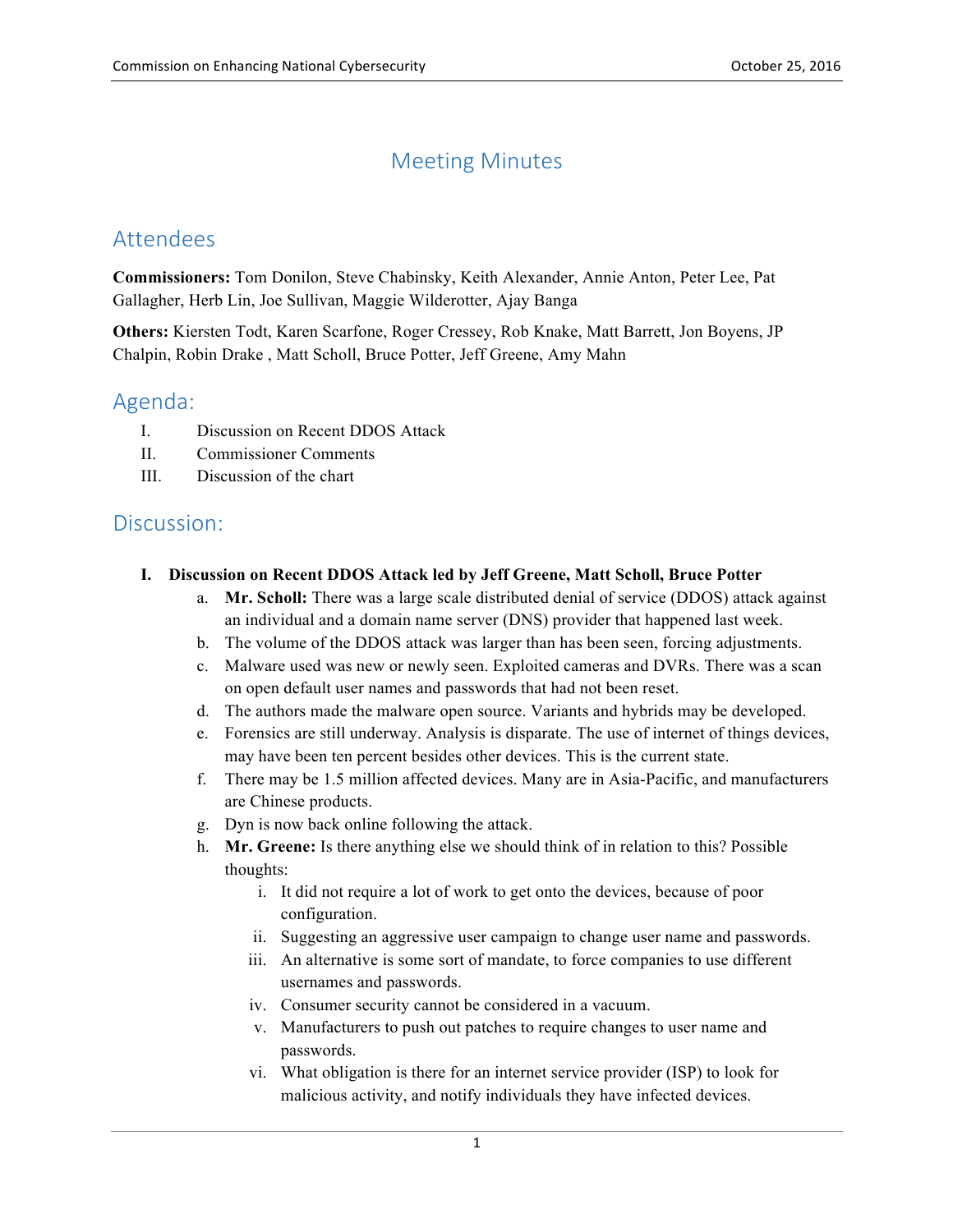- i. **Mr. Scholl:** Senator Mark Warner has asked FTC, FCC and DHS for potential capabilities to respond. It may be that the Chinese company may do a recall.
- j. **Mr. Potter:** Dyn There has been a history of DDOS attacks against infrastructure. There has been a large increase in the volume and size of the attacks.

### **II. Commissioner Comments**

- a. **Mr. Donilon:** The National Security Telecommunications Advisory Committee (NSTAC) report and the weaponization of the internet of things (IoT) would call for direct action, but seeking opinion of others.
	- i. **Mr. Alexander:** Do we know why the attack was conducted? We don't know access? There is a small subset that is available, but can't say what to do or not that at this point. There are government tools that can track, does NIST have do.
	- ii. There is some recommendations that can be made. We need to be careful how it as an international problem. is framed, because most of the devices are outside the US. It must be considered
		- 1. **Mr. Donilon:** We can do something about devices sold in the US. Plays to the labeling and Underwriters Laboratories (UL) ideas that have been suggested.
		- 2. **Mr. Alexander:** Can we find a solution that doesn't stifle innovation? It may be good to have smaller companies discuss what they can do in this context.
		- 3. **Mr. Lee:** On innovation, it can be a bit murky. The technical knowledge and capabilities in smaller shops are pretty low. Manufacturer and vendor may have received components with no engineering knowledge. Establishing a baseline in this context may be beneficial for innovation. It may be pro-business to establish standards now.
		- 4. **Ms. Murren:** The more uncertainty there is on the part of consumers, the worse it may be for business. Making devices safer is better. Balancing innovation with safety is better over the longer term
		- 5. **Mr. Lin:** It still seems the way is some sort of liability regime. Also, most of the discussion does not address incentives. How to deal with misaligned incentives is something that must be addressed.
		- 6. **Mr. Lee:** Cheap connected devices were very directly involved.
		- 7. Almost all were located and manufactured outside the US. Regulation in the US would have not had effect.
		- 8. **Mr. Greene:** Once devices are sold in the US, it doesn't matter where the company is located. FTC can sanction companies because of the poor security, even if they are outside the US. Selling in US creates jurisdiction.
		- jurisdiction.<br>9. US leverage for devices sold here, establishing set of standards, labeling UL, consumer education, content from Mr. Gallagher's email yesterday.
		- 10. **Mr. Donilon:** Authentication standards integrated in NIST framework. Also consider direct intervention. These events put the commission on notice to adopt some significant steps.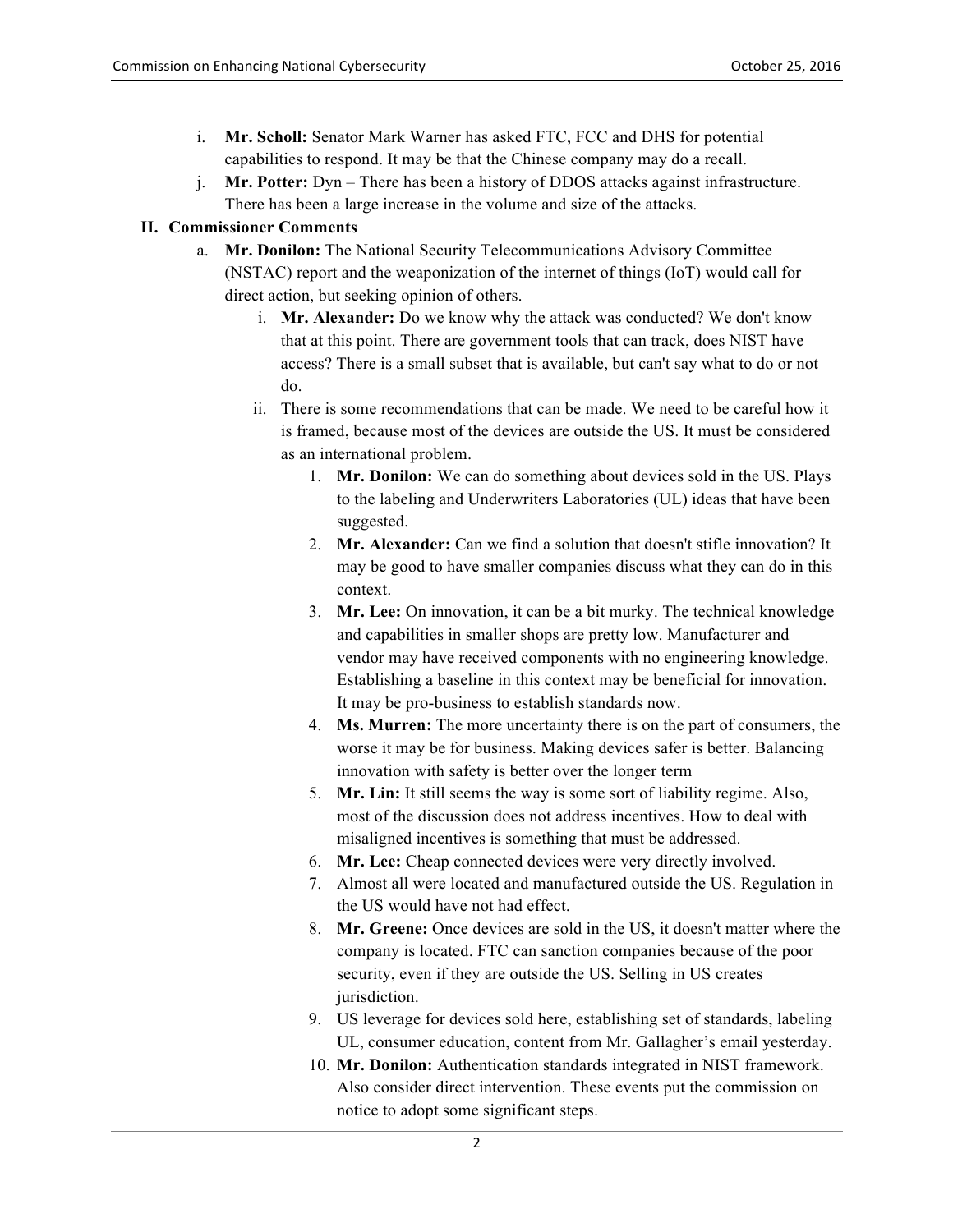- 11. **Mr. Chabinsky:** Outline for botnet action. Mitigation, enhancing capabilities of government and private, and enhancing international, mitigating vulnerabilities, and others. Will send to Mr. Scholl for consideration and inclusion.
- 12. **Mr. Lee:** We must acknowledge that this has been a topic. It may be too early to jump to regulatory requirements, but it will need to be revisited over the next five or ten years as technologies evolve.
- 13. It may also put industry on notice that more action is in the future.
- 14. **Mr. Lee:** Question of DNS security in general. Many may argue it is one of soft underbellies of security. The attack Friday raised that issue, want to make sure we don't focus on that one thing.
	- a. **Mr. Alexander:** We also need to address what the nation does in such an attack. We need to think in terms of securing the nation and getting device security correct. It is an issue we face in the next few months.
- 15. We are setting an important tone in this area. Push the line toward regulation.
- Any voluntary framework must be very muscular to truly avoid regulation. Standards must be framed to create a high integrity system. 16. **Mr. Gallagher:** The intent of the framework was to forgo regulation.
- 17. Matt will capture international, and topics captured here.

### **III. Discussion of the Chart**

- a. Next draft will be due on October  $31<sup>st</sup>$ .
- b. Presenting a notional listing of imperatives (buckets).
- c. Implementation actions need to be built out. Focusing today on proposed recommendations.
- d. Not all discussion has been represented in its entirety as yet, some representation.
- e. Listing of the five:
	- i. Commission consideration of the five
		- 1. The theme of protecting small and medium businesses seems lost Mr. Banga's "weakest link".
		- 2. Staff will create a narrative for each imperative, then develop proposed recommendations.
		- 3. List a separate proposed recommendation under that imperative.
		- 4. There are a number of themes that need to be hit hard. Small entities or end users, and other themes play into. individual consumers being disadvantaged. Moving security away from
	- ii. Protecting today's internet, shaping tomorrow, better equipping government, consumers and citizens, international functioning in a global economy
	- iii. Most commissioners received the imperatives positively.
- f. Presenting 11 proposed recommendations in support of the five imperatives
	- i. Proposed Imperative  $1 -$ Cleaning up the internet.
		- 1. General positive reception
			- a. Mr. Sullivan and Mr. Chabinsky: The language seems unclear.